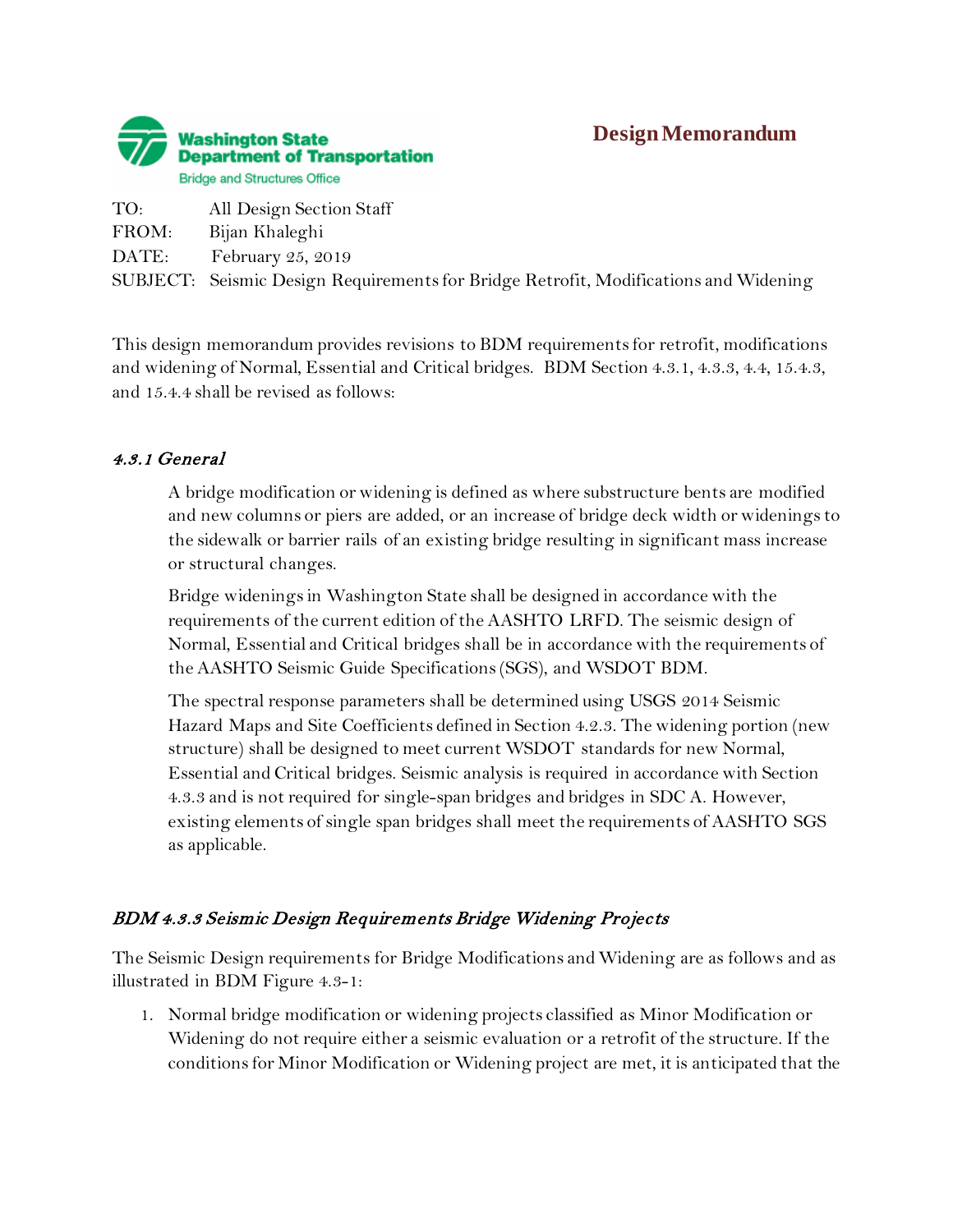modified or widened structure will not draw enough additional seismic demand to significantly affect the existing sub-structure elements.

- 2. Seismic analysis is required for all Major Modifications and Widening projects at project scoping level in accordance with Section 4.1. A complete seismic analysis is required for Normal bridges in Seismic Design Category (SDC) B, C, and D for major modifications and widening projects as described below. A project geotechnical report (including any unstable soil or liquefaction issues) shall be available to the structural engineer for seismic analysis. Seismic analysis shall be performed for both existing and widened structures. Capacity/Demand (C/D) ratios are required for existing bridge elements including foundation.
- 3. The widening portion of the structure shall be designed for liquefiable soils condition in accordance to the AASHTO Seismic, and WSDOT BDM, unless soils improvement is provided to eliminate liquefaction.
- 4. Procedure for Normal Bridges: Seismic improvement of existing columns and crossbeams to  $C/D > 1.0$  is required. The cost of seismic improvement shall be paid for with widening project funding (not from the Retrofit Program). The seismic retrofit of the existing Normal structure shall conform to the BDM, while the newly widened portions of the bridge shall comply with the AASHTO Seismic, except for balanced stiffness criteria, which may be difficult to meet due to the existing bridge configuration. However, the designer should strive for the best balanced frame stiffness for the entire widened structure that is attainable in a cost effective manner. Major Modification and Widening Projects require the designer to determine the seismic C/D ratios of the existing bridge elements in the final widened condition.

If the C/D ratios of columns and crossbeam of the existing structure are less than 1.0, the improvement of seismically deficient elements is mandatory and the widening project shall include the improvement of existing seismically deficient bridge elements to C/D ratio of above 1.0. The C/D ratio of 1.0 is required to prevent the collapse of the bridge during the seismic event as required for life safety. Seismic improvement of the existing foundation elements (footings, pile caps, piles, and shafts to  $C/D$  ratios  $> 1.0$ ) could be deferred to the Bridge Seismic Retrofit Program.

5. Procedure for Essential/Critical Bridges: The initial goal is to conduct the seismic design effort so the composite structure (existing bridge and widening) meet requirements of the two-level seismic design (FEE and SEE) described in BDM Section 4.1. This includes the superstructure, substructure and foundation elements of the composite structure. Retrofitting or strengthening of the existing structure may be necessary to achieve this. Depending on the year the bridge was constructed, type of foundation and capacity of the soils during a seismic event, it may become expensive to meet this goal. If the Engineer determines it is cost-prohibitive to meet the two-level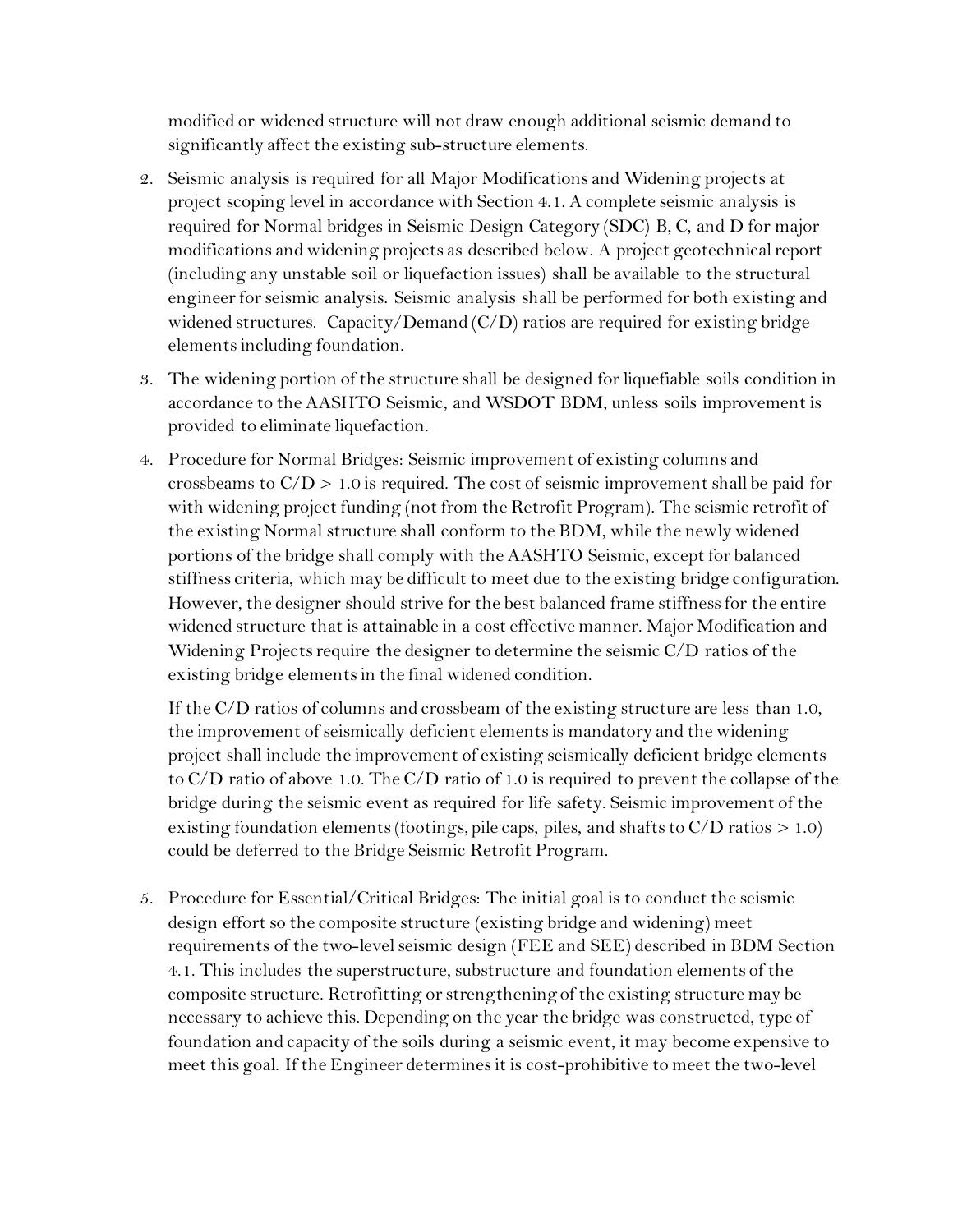design criteria, the Bridge Design Engineer may approve deviations. Examples of potential deviations include:

- a. Meeting two-level design criteria for the widened portion, but only achieving Normal bridge criteria for the existing bridge.
- b. Meeting two-level design criteria for the above-ground portions of the composite structure, but not achieving this for the below-ground portions (foundations).
- c. Performing a two-level design, but requiring deviations from the displacement ductility demand limits identified in BDM Section 4.1.
- d. Only achieving Normal (no collapse) criteria for the composite structure.
- 6. The first step in retrofitting a bridge is to analyze the existing structure to identify seismically deficient elements. The initial analysis consists of generating capacity/demand ratios for all relevant bridge components. Seismic displacement and force demands shall be determined using the multi-mode spectral analysis of Section 5.4.2.2 (at a minimum). Prescriptive requirements, such as support length, shall be considered a demand and shall be included in the analysis. Seismic capacities shall be determined in accordance with the requirements of the Seismic Retrofitting Manual. Displacement capacities shall be determined by the Method D2 – Structure Capacity/Demand (Pushover) Method of Section 5.6.

## BDM 4.4 Seismic Retrofit of Existing Bridges 4.4.1 Seismic Analysis Requirements

The seismic retrofit of Normal, Essential and Critical bridges shall be in accordance with the requirements of the AASHTO SGS, and WSDOT BDM. For Essential and Critical Bridges, the seismic design required for Normal bridges shall be performed and adequacy of the existing foundation for lower level seismic demand shall be investigated. A summary of C/D ratios for all elements shall be provided. With the approval of the State Bridge and Structures, Bridge Design and Geotechnical Engineers the retrofit of foundation elements with seismic deficiencies could be deferred to the Seismic Retrofit Program.

## BDM 15.4.3 Seismic Design Requirements for Bridge Modifications and Widening **Projects**

#### A. Seismic Analysis Policy

The Seismic Analysis Policy for Bridge Modifications and Widening Projects shall conform to Sections 4.3.1, 4.3.2, 4.3.3, and 4.3.4.

Specific seismic requirements for widenings of Essential and Critical bridges are provided in RFP Section 2.13.